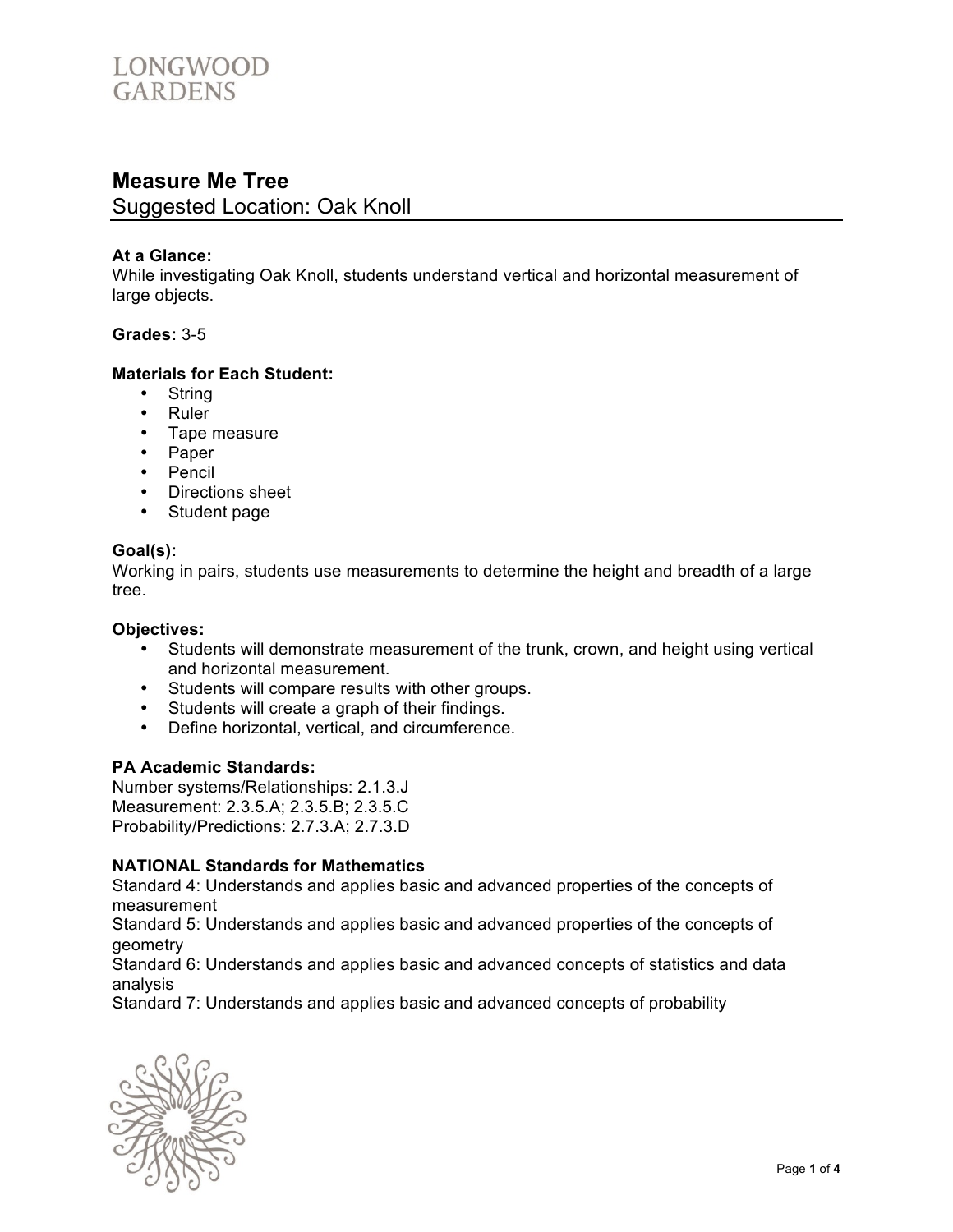### **Background:**

Longwood arborists take excellent care of the trees at Longwood Gardens. Understanding the size of trees is very important to their job. Have students work in pairs or small groups to measure tree trunk circumference, canopy breadth, and overall height.

#### **Follow up in the Classroom**

Students who focused on the same tree can compare measurements. Have students make bar graphs using the information gathered at Longwood Gardens. Have students locate the biggest tree and smallest tree of the same species.

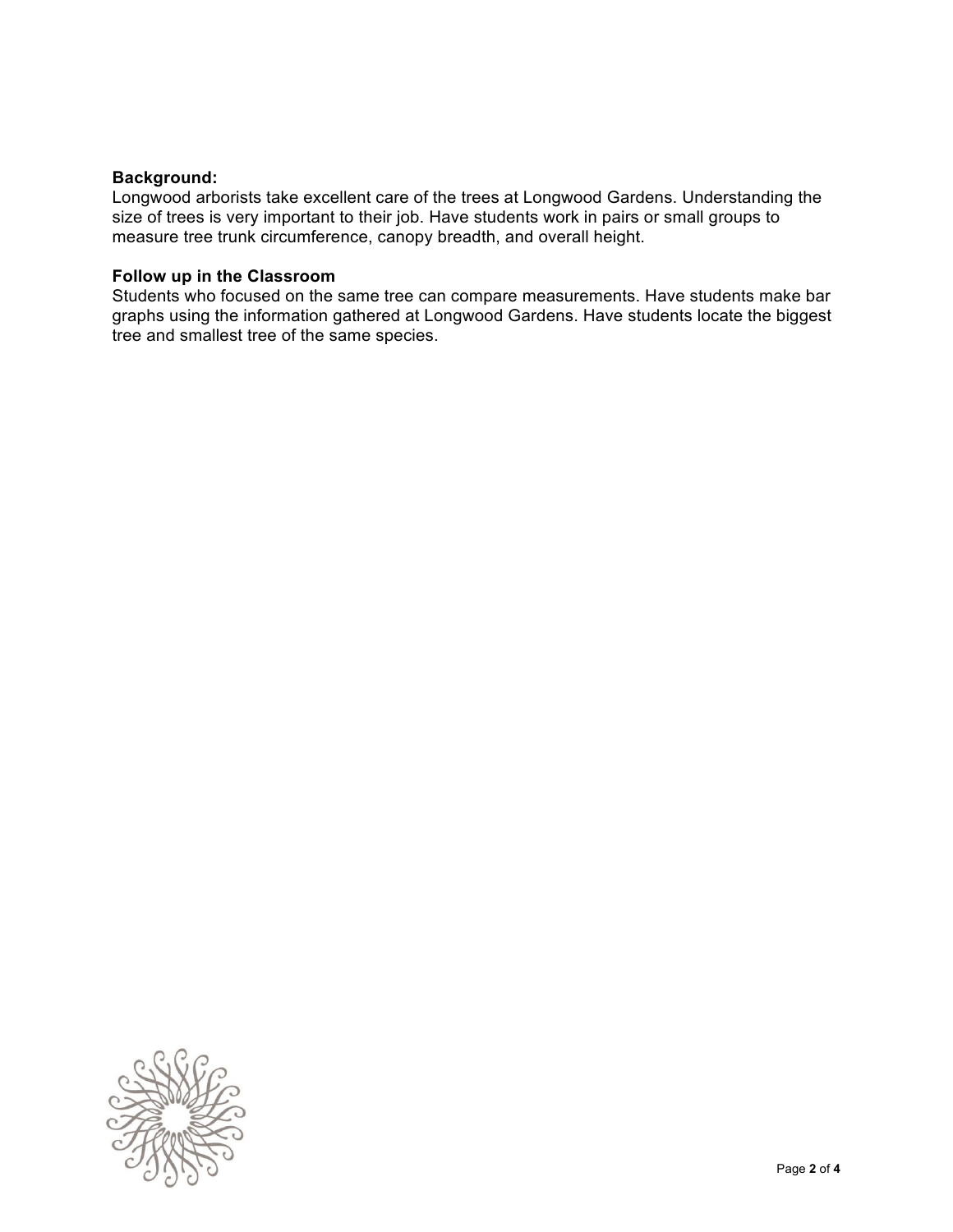# **Measure Me Tree**

Suggested location: Oak Knoll

## **Directions:**

## **Trunk:**

- Measure from the ground to 4 feet high on the trunk.
- At that height, measure the trunk's circumference. (Hint: use a string around the trunk and measure the length of the string).
- Round to the nearest inch. Record the number and label as circumference.

### **Crown:**

- Find a tree's five longest branches.
- Have students determine the longest branch and place a marker on the ground beneath the tip of the longest branch.
- Find a branch that is opposite it and mark its tip on the ground.
- Measure along the ground from the first marker to the second marker.
- Record the number and label as crown.

### **Height:**

- Have your partner stand at the base of the tree.
- Back away from the tree, holding your ruler in front of you in a vertical position. Keep your arm straight. Stop when the tree and the ruler appear to be the same size. (Hint: close one eye to help you line it up).
- Turn your wrist so that the ruler looks level to the ground and is in a horizontal position. Keep your arm straight.
- Have your partner walk to the spot that you see as the top of the ruler. Be sure the base of the ruler is kept at the base of the tree.
- Measure how many feet he or she walked. That is the tree's height.
- Round to the nearest foot and label your answer as height.

## **Use the tree diagram on the next page to label and record your answers.**